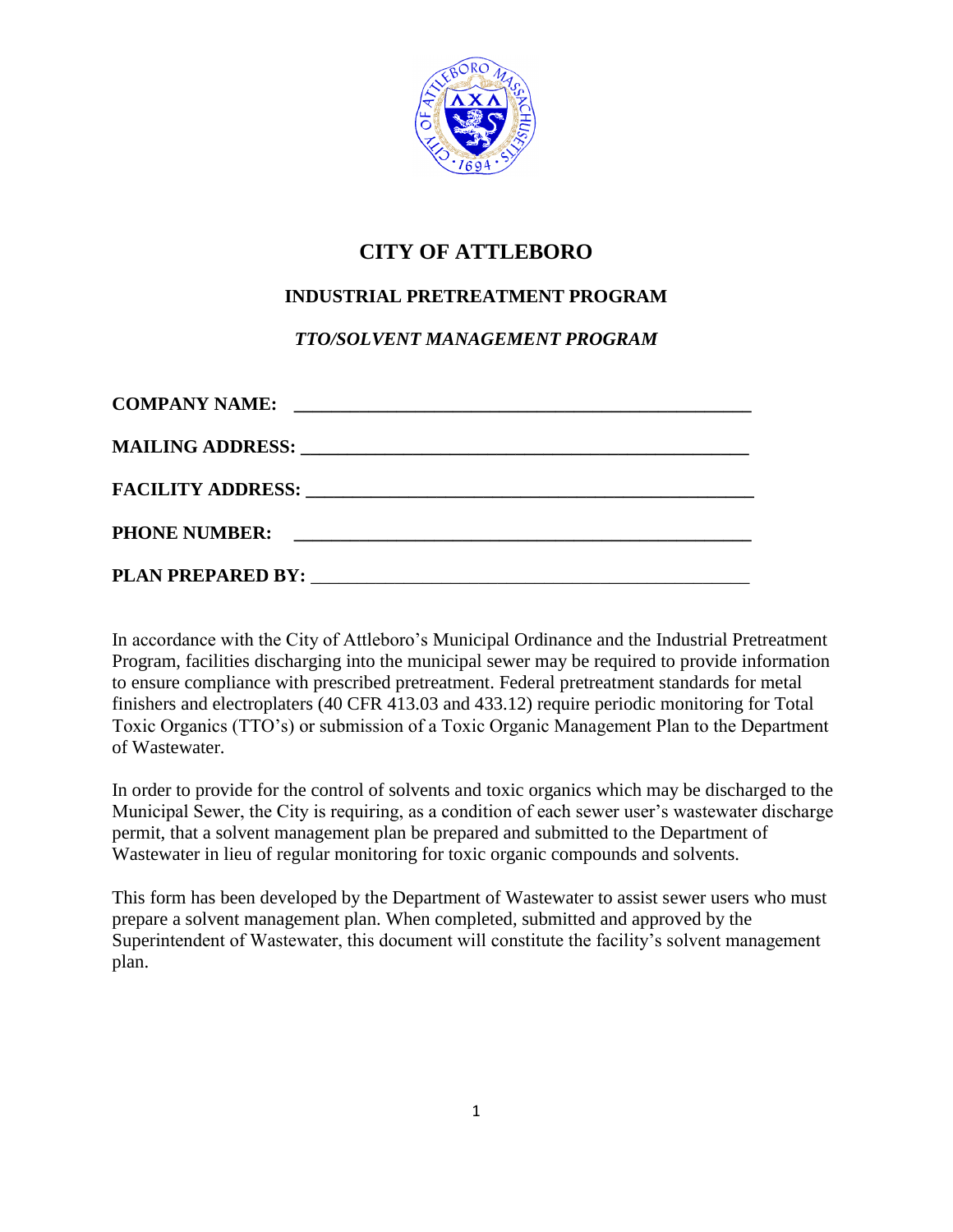#### **SECTION A**

Solvent Consumption

Does your firm use any solvents, chemicals or compounds containing any of the toxic organic compounds listed on the EPA table of toxic organics attached to this document?

 $\frac{1}{\sqrt{1-\frac{1}{c}}}$  Yes  $\frac{1}{\sqrt{1-\frac{1}{c}}}$  No

- 1. If yes, you must complete all sections of this Solvent Management Plan.
- 2. If no, please complete SECTION G.

List the type and amount of solvents used yearly at this facility. A list of EPA toxic organic compounds is attached for your information. In addition to the compounds on this list, any other solvents used on the premises must be included. (Also provide a brief explanation of the solvent used, i.e. degreasing unit, paint removal, etc.)

| <b>SOLVENT</b> | <b>GAL. USED/YR</b> | <b>WHAT THE SOLVENT</b><br><b>IS USED FOR</b> |
|----------------|---------------------|-----------------------------------------------|
|                |                     |                                               |
|                |                     |                                               |
|                |                     |                                               |
|                |                     |                                               |
|                |                     |                                               |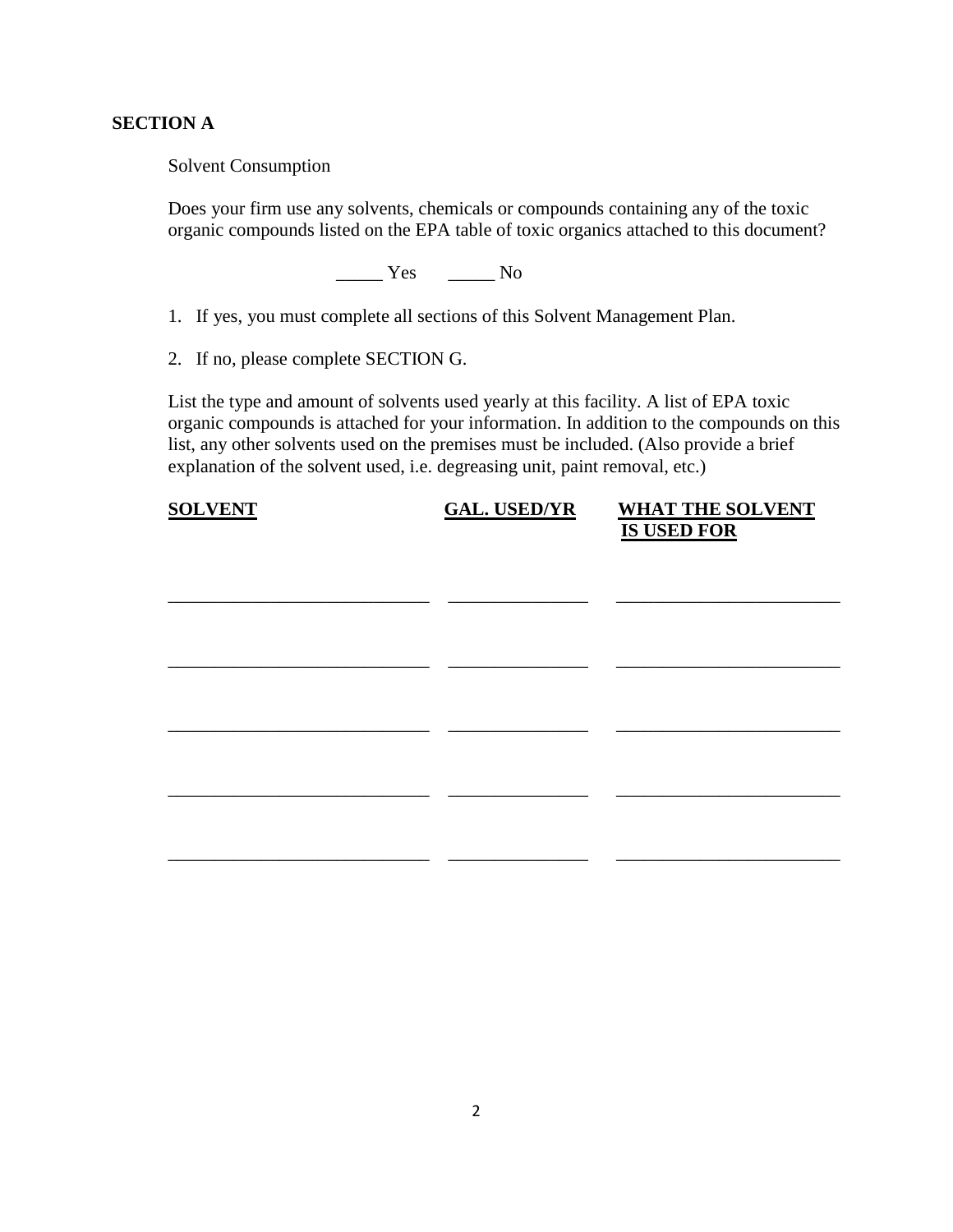#### **SECTION B**

Method of Solvent Consumption

You must account for all the gallons used for each solvent listed in Section A. Indicate the volume of solvent presently stored onsite and the volume disposed of annually by each method of disposal (e.g. reclamation, contract hauler, consumption in product, evaporation, incineration, or other) and the gallons disposed of yearly.

If there is more than one method of disposal for a solvent, list the gallons disposed of by each method. The total gallons listed here must equal the total gallons listed in Section A

| <b>SOLVENT</b> | <b>METHOD OF DISPOSAL</b> | <b>GALS. DISP./YR</b> |
|----------------|---------------------------|-----------------------|
|                |                           |                       |
|                |                           |                       |
|                |                           |                       |
|                |                           |                       |
|                |                           |                       |
|                |                           |                       |
|                |                           |                       |
|                |                           |                       |

#### **SECTION C**

Wastewater Analysis

Has your process wastewater ever been analyzed for any or all of the solvents listed in Section A?

 $\frac{1}{\sqrt{1-\frac{1}{c}}}$  Yes  $\frac{1}{\sqrt{1-\frac{1}{c}}}$  No

If yes, please attach a copy of the analysis.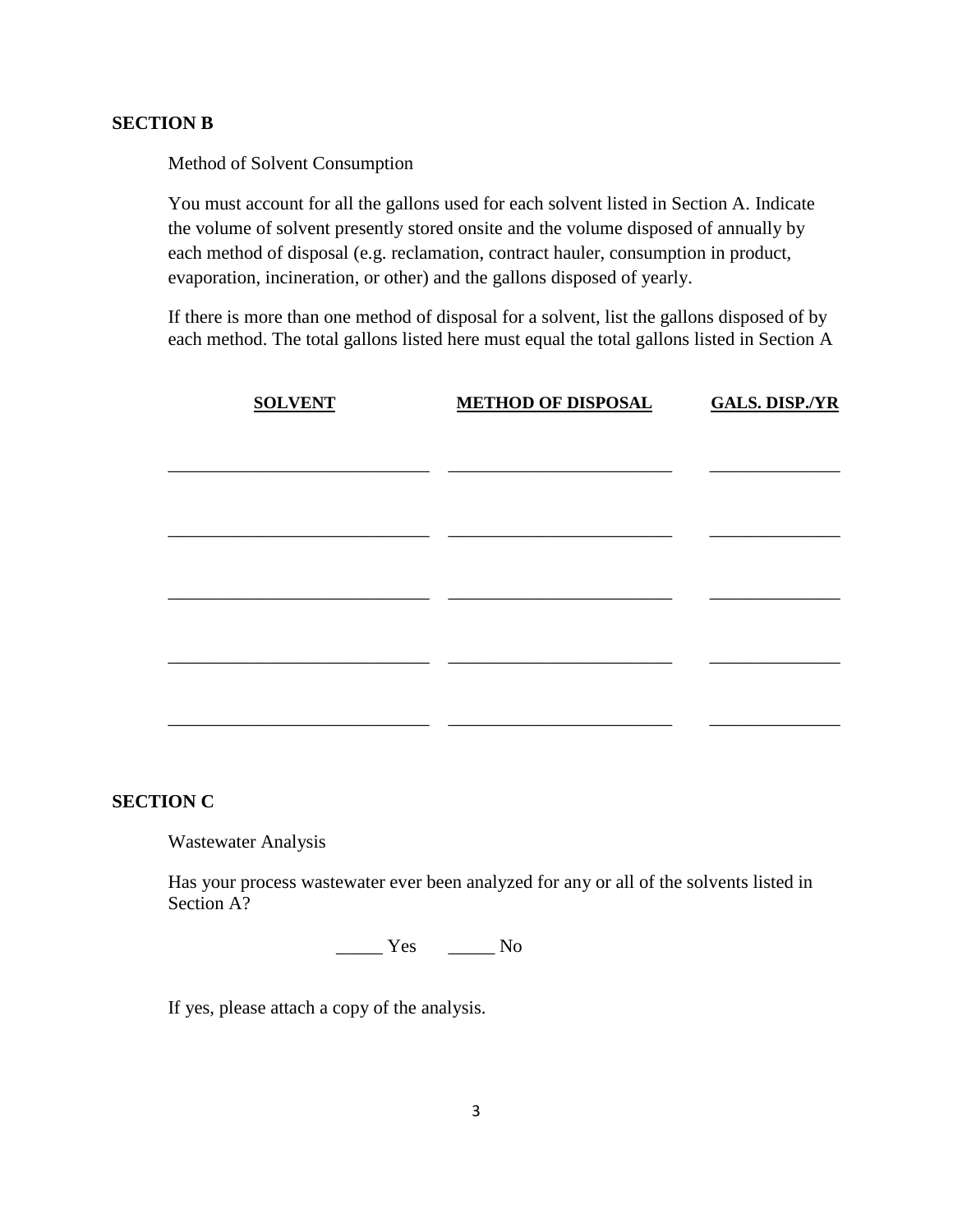### **SECTION D**

Solvent Process Operations

For each of the solvents listed in Section A, provide a brief description of the process in which the solvent is used and describe in detail the work methods used to prevent and prohibit solvent and solvent dragout from entering the wastewater discharge from the facility.

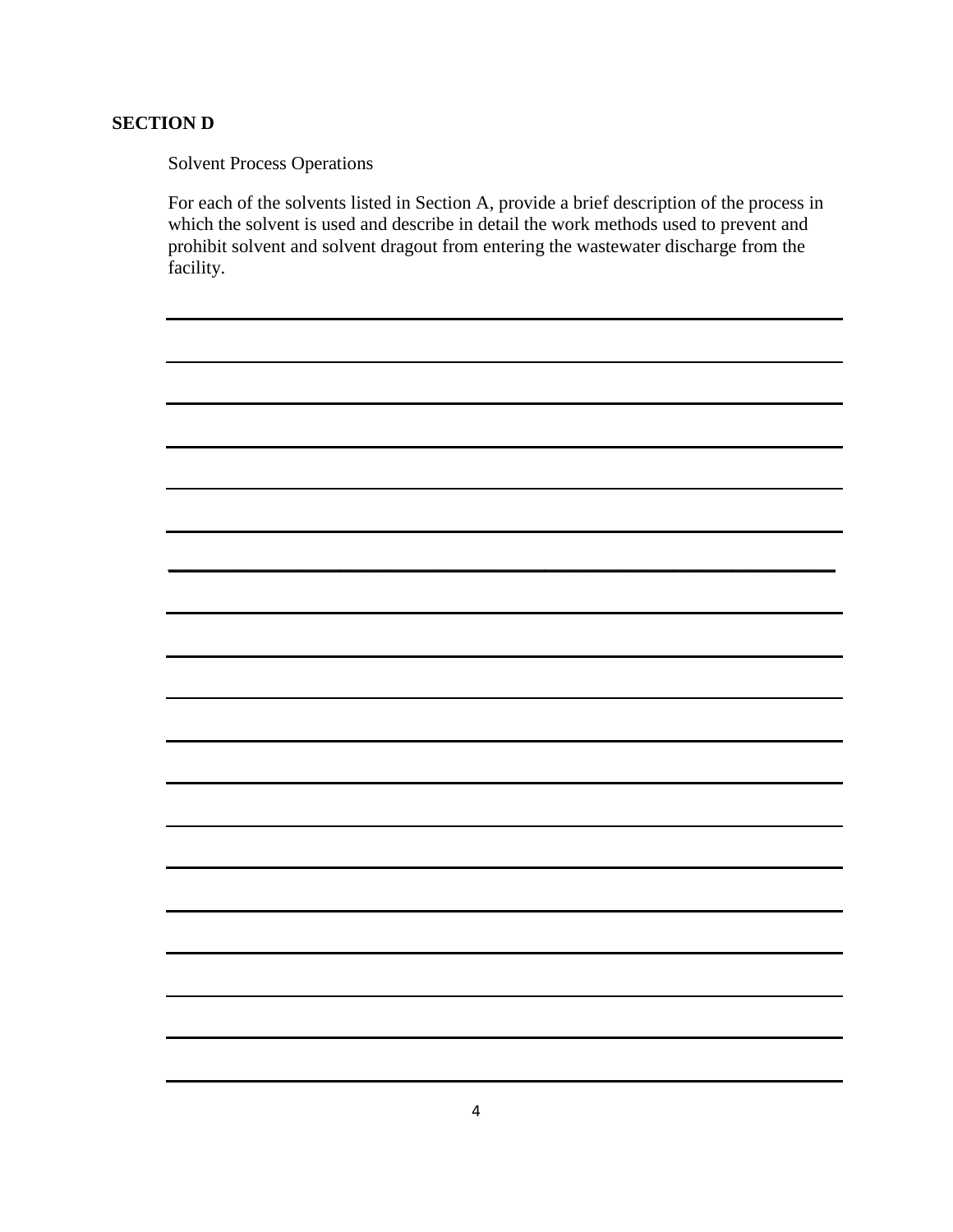### **SECTION E**

Spill Control Procedures

Describe the spill control procedures in effect for solvents on the premises. This would include measures taken in both storage areas and in the work area to prevent incidental and accidental spillage. Measures to prevent and control spillage may include berms, absorbent material, etc.

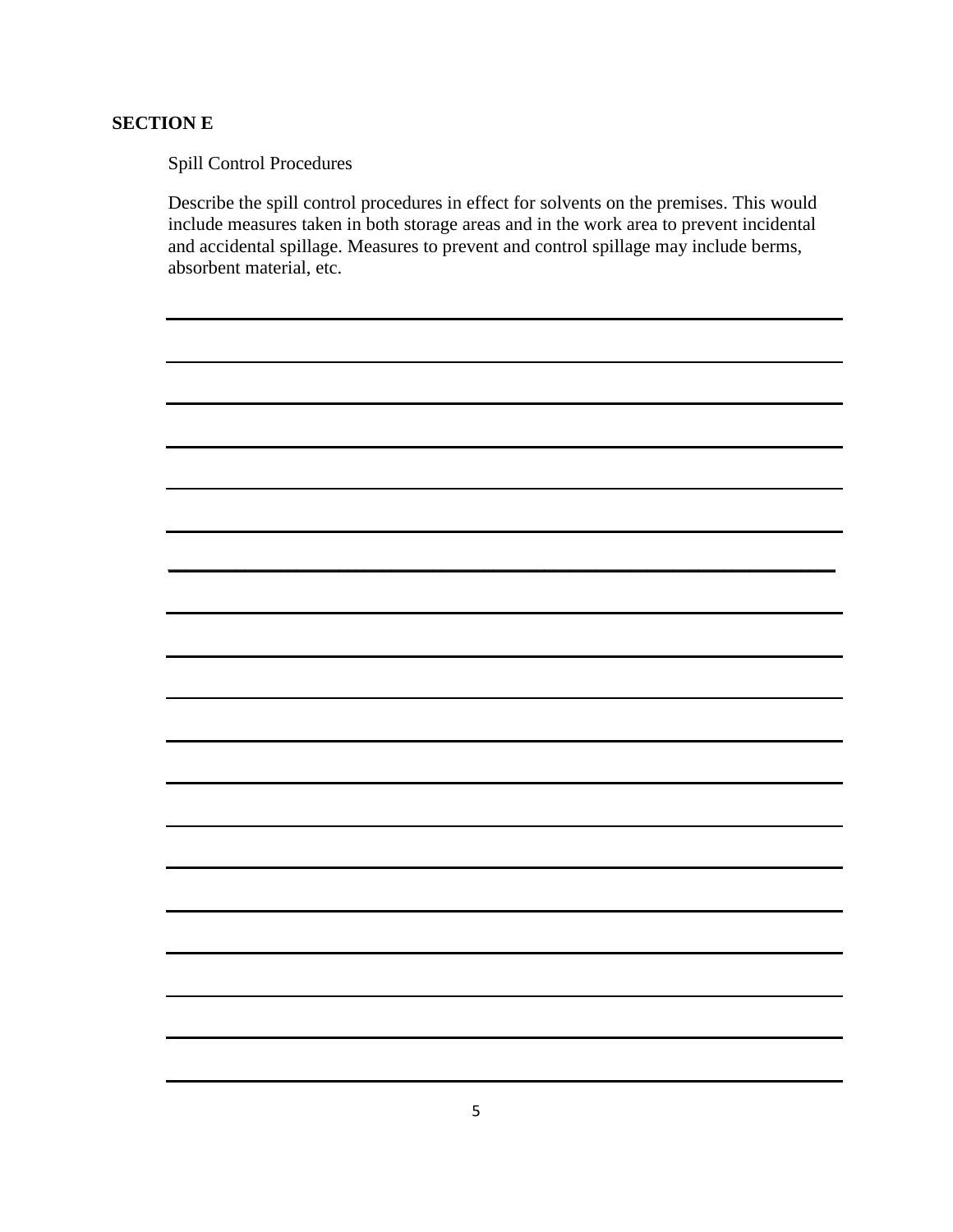#### **SECTION F**

Certification Statement

I certify under penalty of law that this document and all attachments were prepared under my direction or supervision in accordance with a system designed to assure that qualified personnel properly gather and evaluate the information submitted. Based on my inquiry of the person or persons who manage the system, or those persons directly responsible for gathering the information, the information submitted is to the best of my knowledge and belief true, accurate and complete. I am aware that there are significant penalties for submitting false information, including the possibility of fines and imprisonment for knowing violations. I hereby certify that based on my inquiry of the person or persons responsible for managing compliance with the permit limitation for **Total Toxic Organics (TTO)**, to the best of my knowledge and belief, no dumping of concentrated toxic organics into the wastewaters has or does occur.

I further certify that this facility is implementing and will abide by this toxic organic management plan as submitted to the City of Attleboro Department of Wastewater.

\_\_\_\_\_\_\_\_\_\_\_\_\_\_\_\_\_\_\_\_\_\_\_\_\_\_\_\_\_\_ \_\_\_\_\_\_\_\_\_\_\_\_\_\_\_\_\_\_\_\_\_\_\_\_\_\_\_\_\_\_\_\_\_

\_\_\_\_\_\_\_\_\_\_\_\_\_\_\_\_\_\_\_\_\_\_\_\_\_\_\_\_\_\_ \_\_\_\_\_\_\_\_\_\_\_ \_\_\_\_\_\_\_\_\_\_\_\_\_\_\_\_\_\_

Name (Type or Print) Title

Signature Date **Date** Phone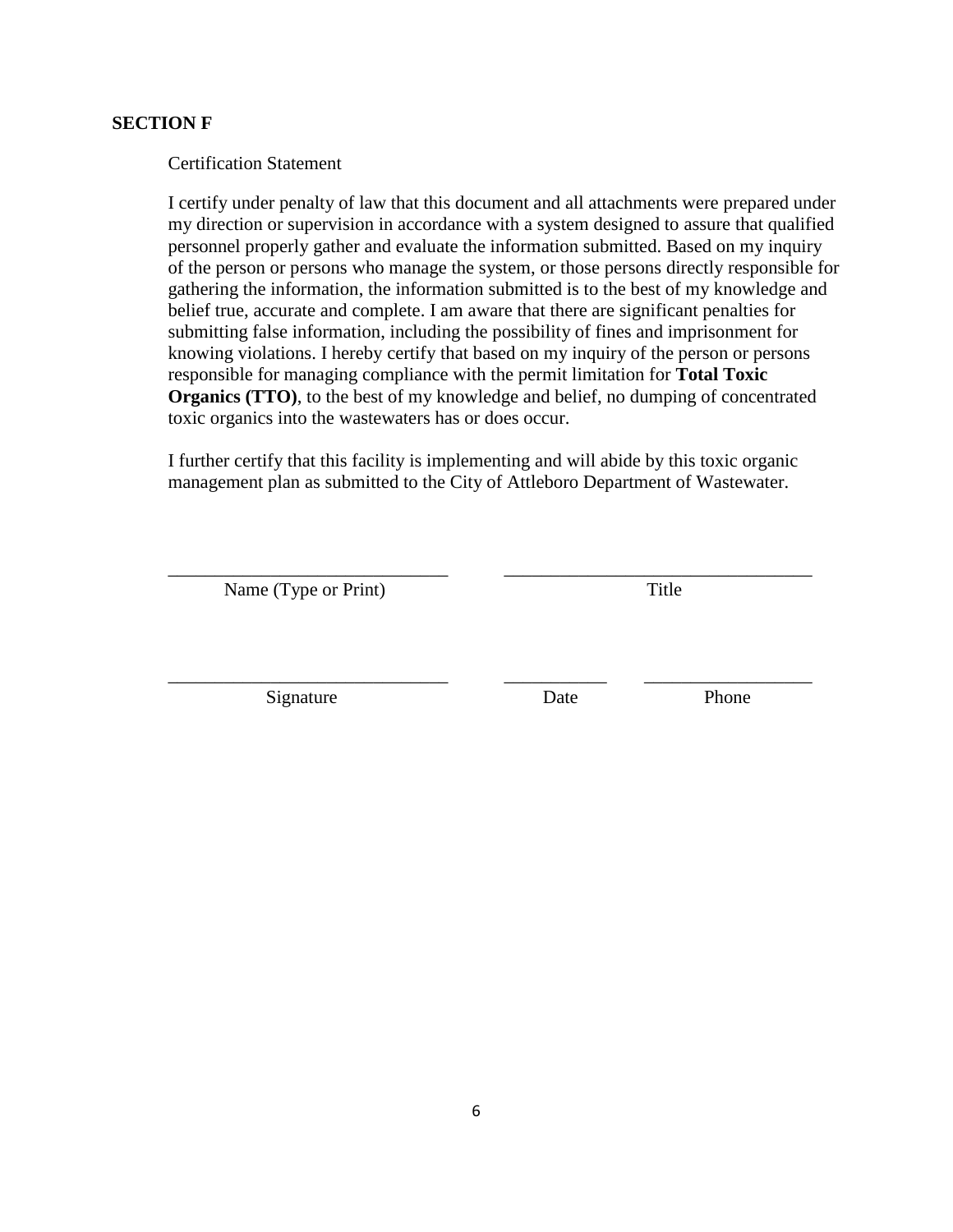#### **SECTION G**

Certification Statement

I certify under penalty of law that this document and all attachments were prepared under my direction or supervision in accordance with a system designed to assure that qualified personnel properly gather and evaluate the information submitted. Based on my inquiry of the person or persons who manage the system, or those persons directly responsible for gathering the information, the information submitted is to the best of my knowledge and belief true, accurate and complete. I am aware that there are significant penalties for submitting false information, including the possibility of fines and imprisonment for knowing violations. I hereby certify that based on my inquiry of the person or persons responsible for managing compliance with the permit limitations for **Total Toxic Organics (TTO)**, to the best of my knowledge and belief, no dumping of concentrated toxic organics into the wastewaters has or does occur.

I further certify that this facility does not use nor has in its possession any of the substances listed on page 8 of this document in this facility.

\_\_\_\_\_\_\_\_\_\_\_\_\_\_\_\_\_\_\_\_\_\_\_\_\_\_\_\_\_\_ \_\_\_\_\_\_\_\_\_\_\_\_\_\_\_\_\_\_\_\_\_\_\_\_\_\_\_\_\_\_\_\_\_

\_\_\_\_\_\_\_\_\_\_\_\_\_\_\_\_\_\_\_\_\_\_\_\_\_\_\_\_\_\_ \_\_\_\_\_\_\_\_\_\_\_ \_\_\_\_\_\_\_\_\_\_\_\_\_\_\_\_\_\_

Name (Type or Print) Title

Signature Date **Date** Phone